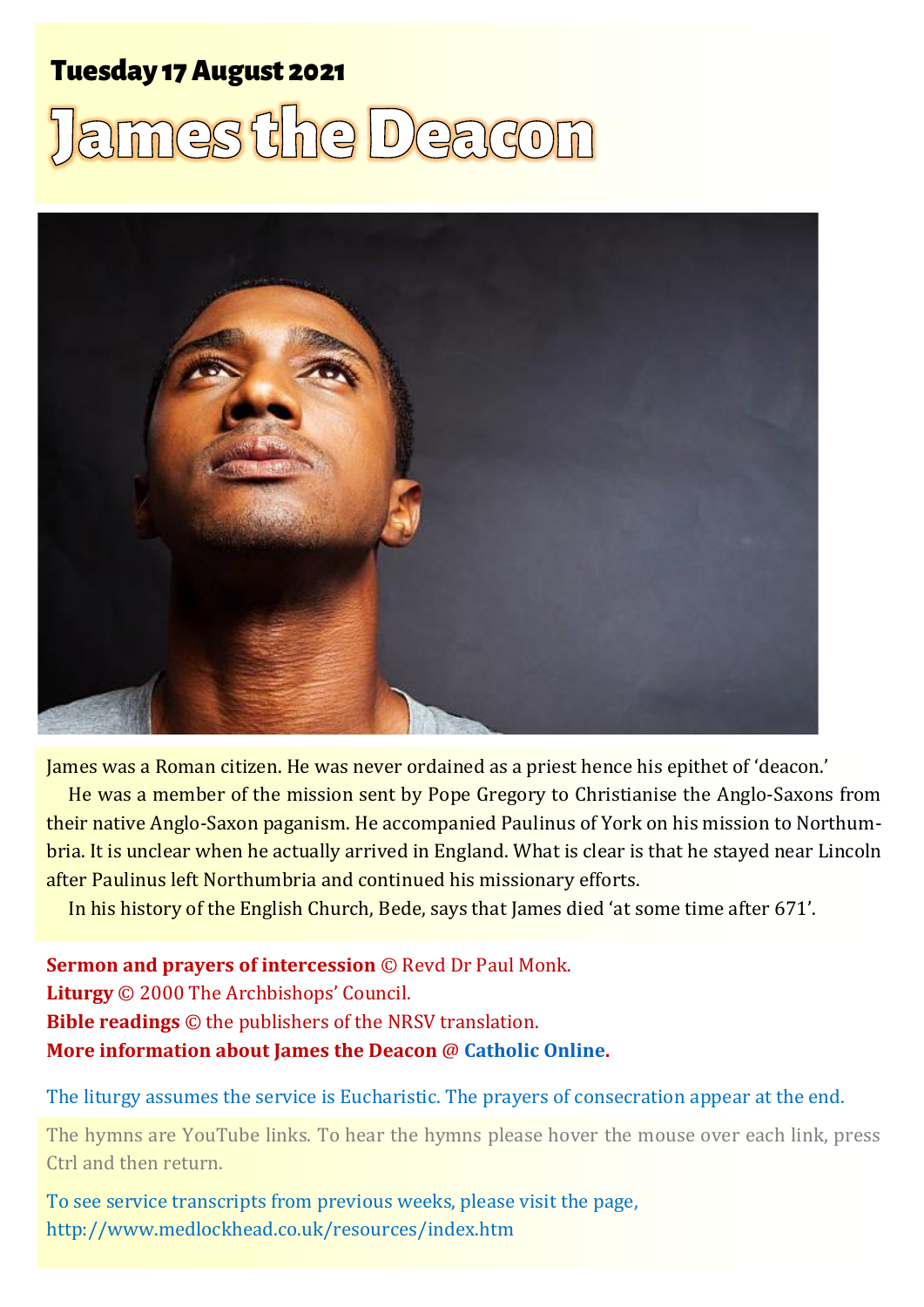#### **Introduction and welcome**

HYMN 1 **[Father God, I wonder](https://youtu.be/nPT8tzdC_sw)** (please click on this link to hear the hymn)

#### **The Welcome**

In the name of the Father, and of the Son, and of the Holy Spirit

All **Amen.**

The Lord be with you

All **And also with you.**

#### **The Preparation**

All **Almighty God,**

**to whom all hearts are open, all desires known, and from whom no secrets are hidden: cleanse the thoughts of our hearts by the inspiration of your Holy Spirit, that we may perfectly love you, and worthily magnify your holy name; through Christ our Lord. Amen.**

Our Lord Jesus Christ said:

The first commandment is this: 'Hear, O Israel, the Lord our God is the only Lord. You shall love the Lord your God with all your heart, with all your soul, with all your mind, and with all your strength.'

And the second is this: 'Love your neighbour as yourself.' There is no other commandment greater than these. On these two commandments hang all the law and the prophets.

#### All **Amen. Lord, have mercy.**

Christ calls us to share the heavenly banquet of his love with all the saints in earth and heaven. Therefore, knowing our unworthiness and sin, let us confess our sins in penitence and faith, firmly resolved to keep God's commandments and to live in love and peace with all.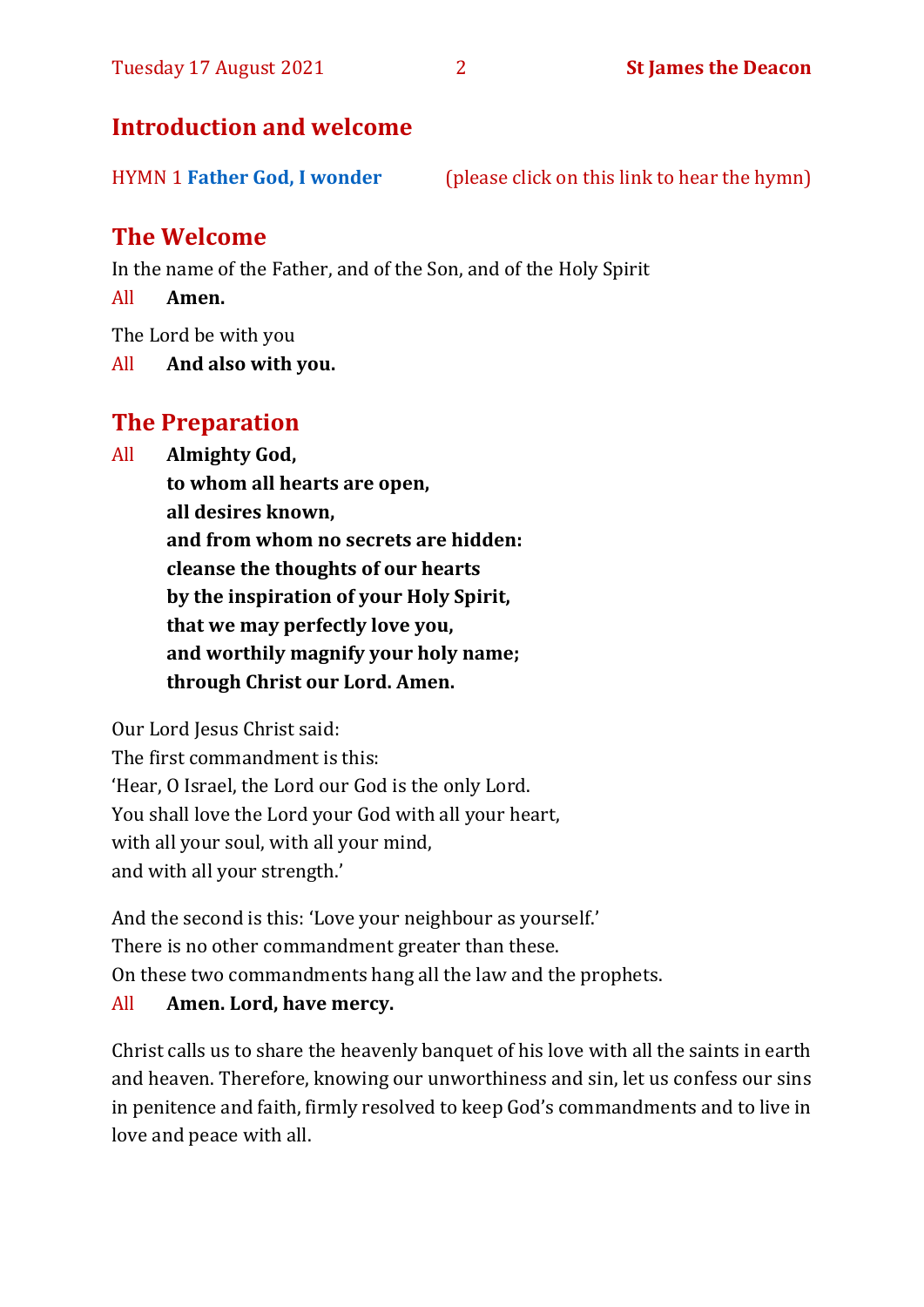All **Almighty God, our heavenly Father, we have sinned against you and against our neighbour in thought and word and deed, through negligence, through weakness, through our own deliberate fault. We are truly sorry and repent of all our sins. For the sake of your Son Jesus Christ, who died for us, forgive us all that is past and grant that we may serve you in newness of life to the glory of your name. Amen.**

Almighty God,

who forgives all who truly repent, have mercy upon you, pardon and deliver you from all your sins, confirm and strengthen you in all goodness, and keep you in life eternal; through Jesus Christ our Lord. All **Amen.**

#### **The Gloria**

This Gloria is sung to the tune of 'Cwm Rhondda'. Click **[here](https://www.youtube.com/watch?v=l71MLQ22dIk)** for the tune.

All **Glory be to God in Heaven, Songs of joy and peace we bring, Thankful hearts and voices raising, To creation's Lord we sing. Lord we thank you, Lord we praise you, Glory be to God our King: Glory be to God our King. Lamb of God, who on our shoulders, Bore the load of this world's sin; Only Son of God the Father, You have brought us peace within. Lord, have mercy, Christ have mercy,**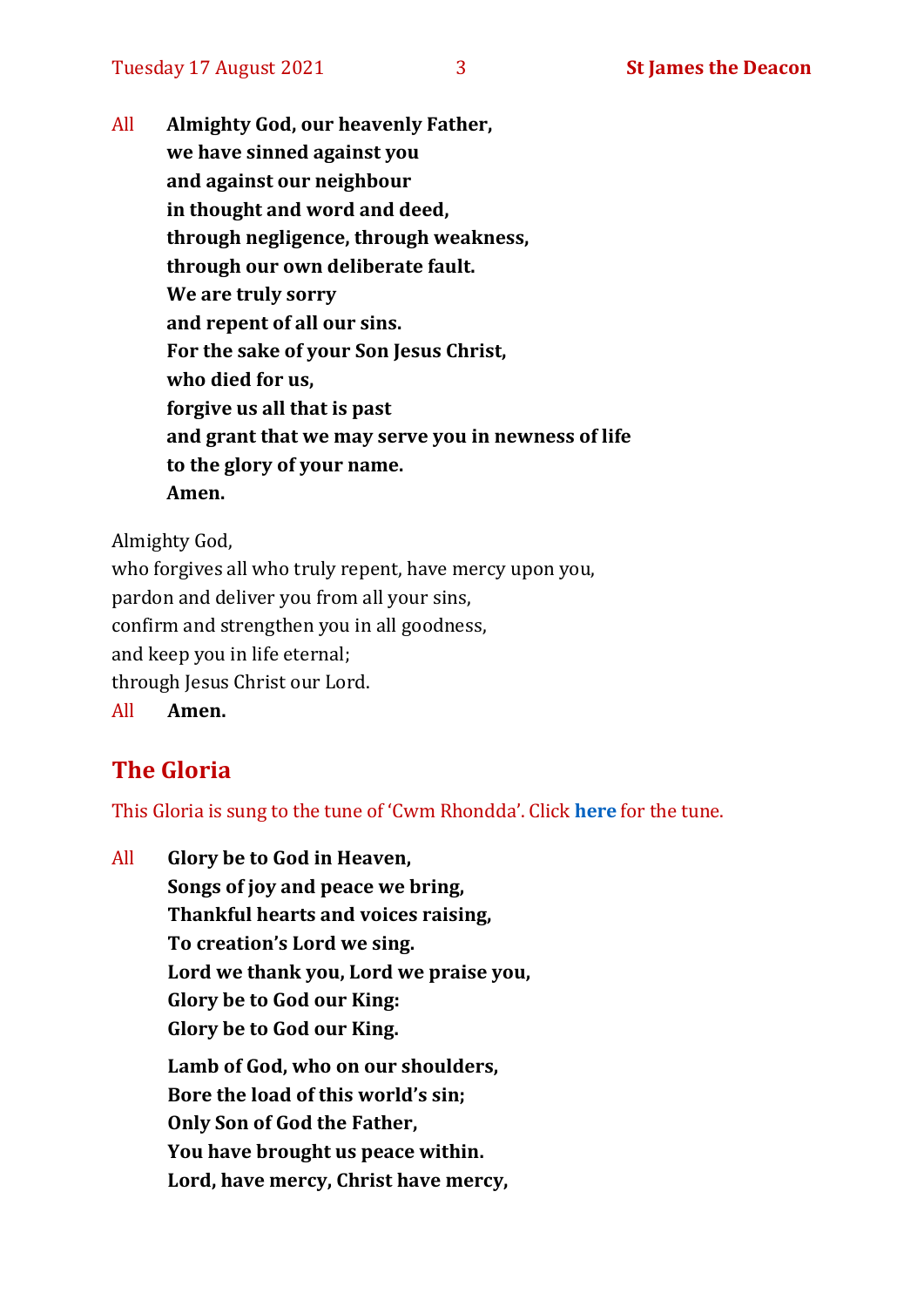**Now your glorious reign begin: Now your glorious reign begin.**

**You O Son of God are Holy, You we praise with one accord. None in heav'n or earth is like you, Only you are Christ the Lord. With the Father and the Spirit, Ever worshipped and adored: Ever worshipped and adored.**

#### **The Collect for James the Deacon**

Everlasting God,

whose servant James helped carried the good news of your Son to the people our own land: grant that we who commemorate his service may know the hope of the gospel in our hearts and manifest its light in all our ways; through Jesus Christ your Son our Lord, who is alive and reigns with you, in the unity of the Holy Spirit, one God, now and for ever. All **Amen.**

#### **First reading**

A reading from the book of Judges

The angel of the Lord came and sat under the oak at Ophrah, which belonged to Joash the Abiezrite, as his son Gideon was beating out wheat in the wine press, to hide it from the Midianites. The angel of the Lord appeared to him and said to him, 'The Lord is with you, you mighty warrior.' Gideon answered him, 'But sir, if the Lord is with us, why then has all this happened to us? And where are all his wonderful deeds that our ancestors recounted to us, saying, "Did not the Lord bring us up from Egypt?" But now the Lord has cast us off and given us into the hand of Midian.' Then the Lord turned to him and said, 'Go in this might of yours and deliver Israel from the hand of Midian; I hereby commission you.' He responded, 'But sir, how can I deliver Israel? My clan is the weakest in Manasseh, and I am the least in my family.' The Lord said to him, 'But I will be with you, and you shall strike down the Midianites, every one of them.' Then he said to him, 'If now I have found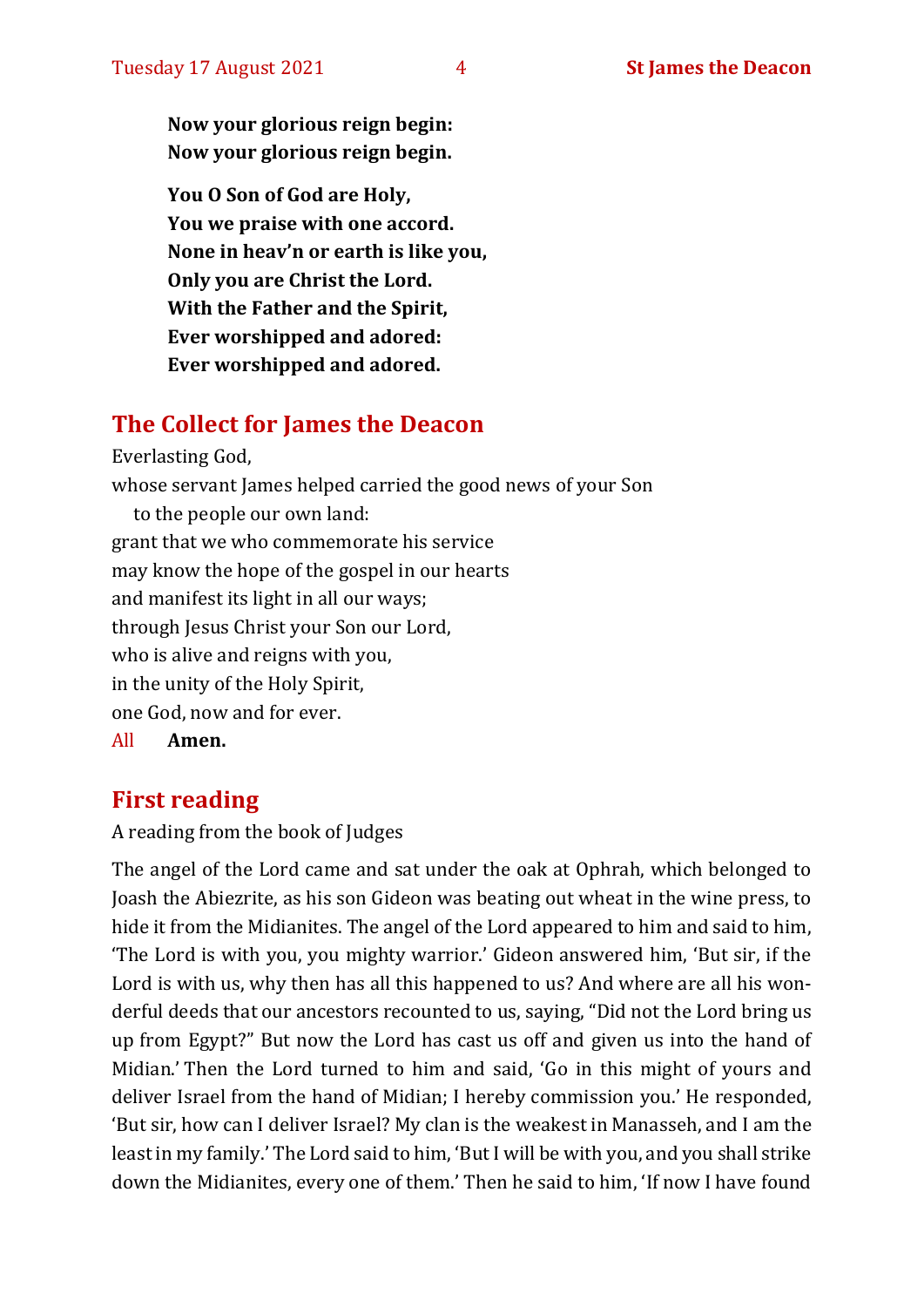favour with you, then show me a sign that it is you who speak with me. Do not depart from here until I come to you, and bring out my present, and set it before you.' And he said, 'I will stay until you return.'

So Gideon went into his house and prepared a kid, and unleavened cakes from an ephah of flour; the meat he put in a basket, and the broth he put in a pot, and brought them to him under the oak and presented them. The angel of God said to him, 'Take the meat and the unleavened cakes, and put them on this rock, and pour out the broth.' And he did so. Then the angel of the Lord reached out the tip of the staff that was in his hand, and touched the meat and the unleavened cakes; and fire sprang up from the rock and consumed the meat and the unleavened cakes; and the angel of the Lord vanished from his sight. Then Gideon perceived that it was the angel of the Lord; and Gideon said, 'Help me, Lord God! For I have seen the angel of the Lord face to face.' But the Lord said to him, 'Peace be to you; do not fear, you shall not die.' Then Gideon built an altar there to the Lord, and called it, The Lord is peace. To this day it still stands at Ophrah, which belongs to the Abiezrites. *Judges 96:11–24*

This is the Word of the Lord

#### All **Thanks be to God.**

#### **Psalm**

A reading from the Book of Psalms

<sup>8</sup> Let me hear what God the Lord will speak, for he will speak peace to his people, to his faithful, to those who turn to him in their hearts. <sup>9</sup> Surely his salvation is at hand for those who fear him, that his glory may dwell in our land. <sup>10</sup> Steadfast love and faithfulness will meet;

- righteousness and peace will kiss each other.
- <sup>11</sup> Faithfulness will spring up from the ground, and righteousness will look down from the sky.
- <sup>12</sup>The Lord will give what is good, and our land will yield its increase.
- <sup>13</sup>Righteousness will go before him,
	- and will make a path for his steps. *Psalm 85:8–end*

This is the Word of the Lord

All **Thanks be to God.**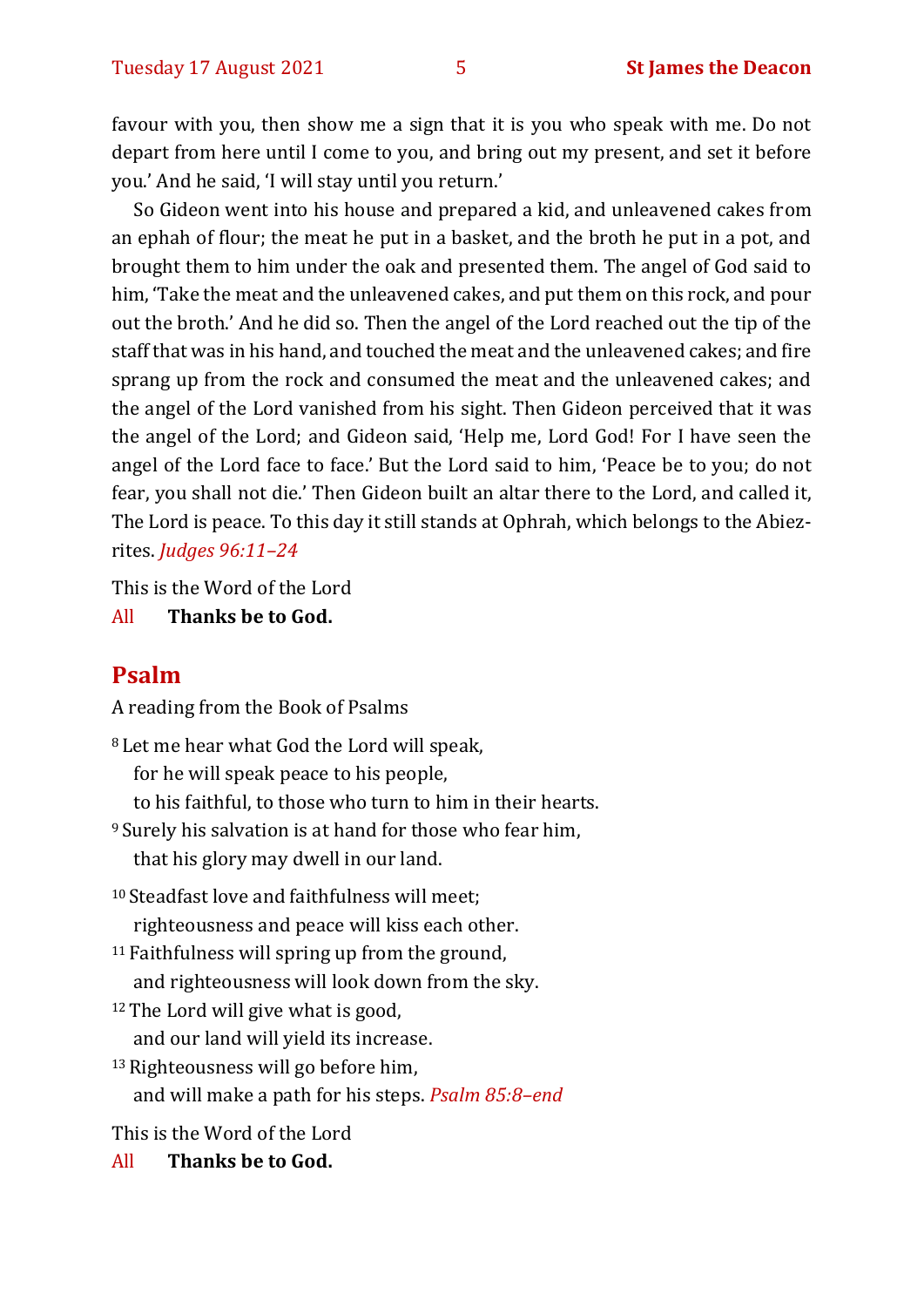#### HYMN 2 **[Do not be afraid](https://www.youtube.com/watch?v=IJ0jOjqISPU)** (please click on this link to hear the hymn)

#### **Gospel reading**

Hear the Gospel of our Lord Jesus Christ according to Matthew

#### All **Glory to you O Lord.**

Jesus said to his disciples, 'Truly I tell you, it will be hard for a rich person to enter the kingdom of heaven. Again I tell you, it is easier for a camel to go through the eye of a needle than for someone who is rich to enter the kingdom of God.' When the disciples heard this, they were greatly astounded and said, 'Then who can be saved?'But Jesus looked at them and said, 'For mortals it is impossible, but for God all things are possible.'

Then Peter said in reply, 'Look, we have left everything and followed you. What then will we have?' Jesus said to them, 'Truly I tell you, at the renewal of all things, when the Son of Man is seated on the throne of his glory, you who have followed me will also sit on twelve thrones, judging the twelve tribes of Israel. And everyone who has left houses or brothers or sisters or father or mother or children or fields, for my name's sake, will receive a hundredfold, and will inherit eternal life. But many who are first will be last, and the last will be first. *Matthew 19:23–end*

This is the Gospel of the Lord

All **Praise to you O Christ.** 

#### **Sermon**

Today's readings are those dictated by the Lectionary for today, 17 August, rather specifically than for James the Deacon. But they speak to everyone who wants to be like him because they seem to illustrate something of his life. The first reading concerns the call of Gideon, who was in most respects a complete nobody at the time. The Gospel records the first disciples giving up their meagre lives to follow Jesus. And the psalm reiterates that 'steadfast love and faithfulness will meet; righteousness and peace will kiss each other' if we follow and accept the call of God.

We know essentially nothing about James except his role as Deacon, which is a Greek word meaning 'servant.' His job description required him to serve the Church and its leaders. We can celebrate his readiness to serve as a disciple (a safe assumption given his name) but effectively nothing else, though his tasks will have ranged from the mundane through to vital depending on the circumstance.

James' human biography was the perfect life story for someone entering heaven. It's therefore strange that his life will have involved a series of paradoxes: he is famous for being anonymous; he did not write any books but his name was written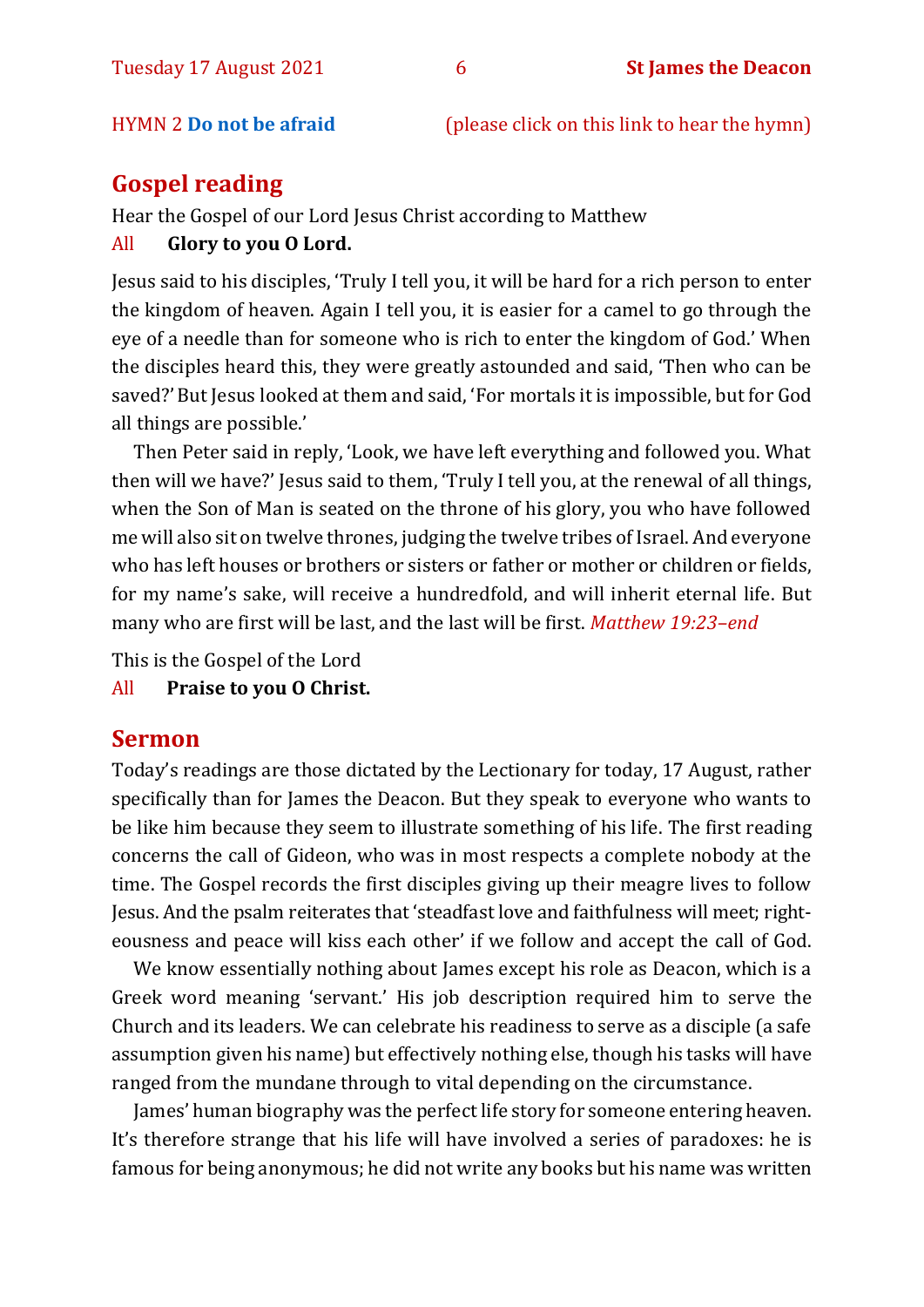in the book of life; he did not lead but we can usefully follow his example; he was mandated to act but all his actions were issued in the name of his superiors. Following James' example therefore involves holding both ends of a contradiction at the same time, which can only be achieved with the help of God. To paraphrase Jesus, 'For mortals it is impossible, but for God all things are possible.' That's why our response must be supernatural.

Being a deacon, James was a servant of God. Normally that service will have involved serving his neighbours. It is the same when we serve God. Like James, our 'serving of neighbour' will inevitably involve work that helps build the Kingdom of God, though in terms of day-to-day activity it will often look more like goodness and love. That we build the Kingdom of God while our individual actions are lost to history explains Jesus command that we give with one hand while the other is ignorant of its action. It also fulfils Jesus' requirement not to work in order to be first. That's why James' role involved building the Kingdom of God rather than building anything earth-based. In James' case, it meant evangelising and Church planting. In our case, it will always appear as our looking to God rather than to self.

Scripture tells us that God is Spirit and that God is love. That's why our servanthood will have the Kingdom of God as its primary purpose, with love as the means to that end. The things that God wants us to build will be spiritual and we can only achieve that building with love. After many centuries, all we can know concerning James' case is that he shared the love of God. What remained after his death will also have been love.

We learn from James in proportion that we also work for God and don't count the cost: we neither look for personal reward nor do we aim for a place in the history books. Rather, God wants us to work for Him alone. That work will look like the role of a deacon, a servant, a person who gives love in every way possible.

In a Christian context, 'love' is always a doing word rather than a feeling. Perhaps that's why sharing the love of God can be difficult. The best way to ensure that love keeps flowing and growing is to give it away. A true servant of God will therefore love on a prodigal scale. They will love and love and love. They will pray, asking God how to love and whom to love. They will think of loving and plan ahead in order to maximise that loving. All the time, their love will bear the hallmarks of God which, like symbol stamped on a bar of pure gold, authenticates it and demonstrates God. In this way, Christian love becomes a sacrament because it points beyond itself to the source of its potency, to God.

Today in the Church calendar we remember James the Deacon although, in reality, he is anonymous and unknowable. All that remains is his service and his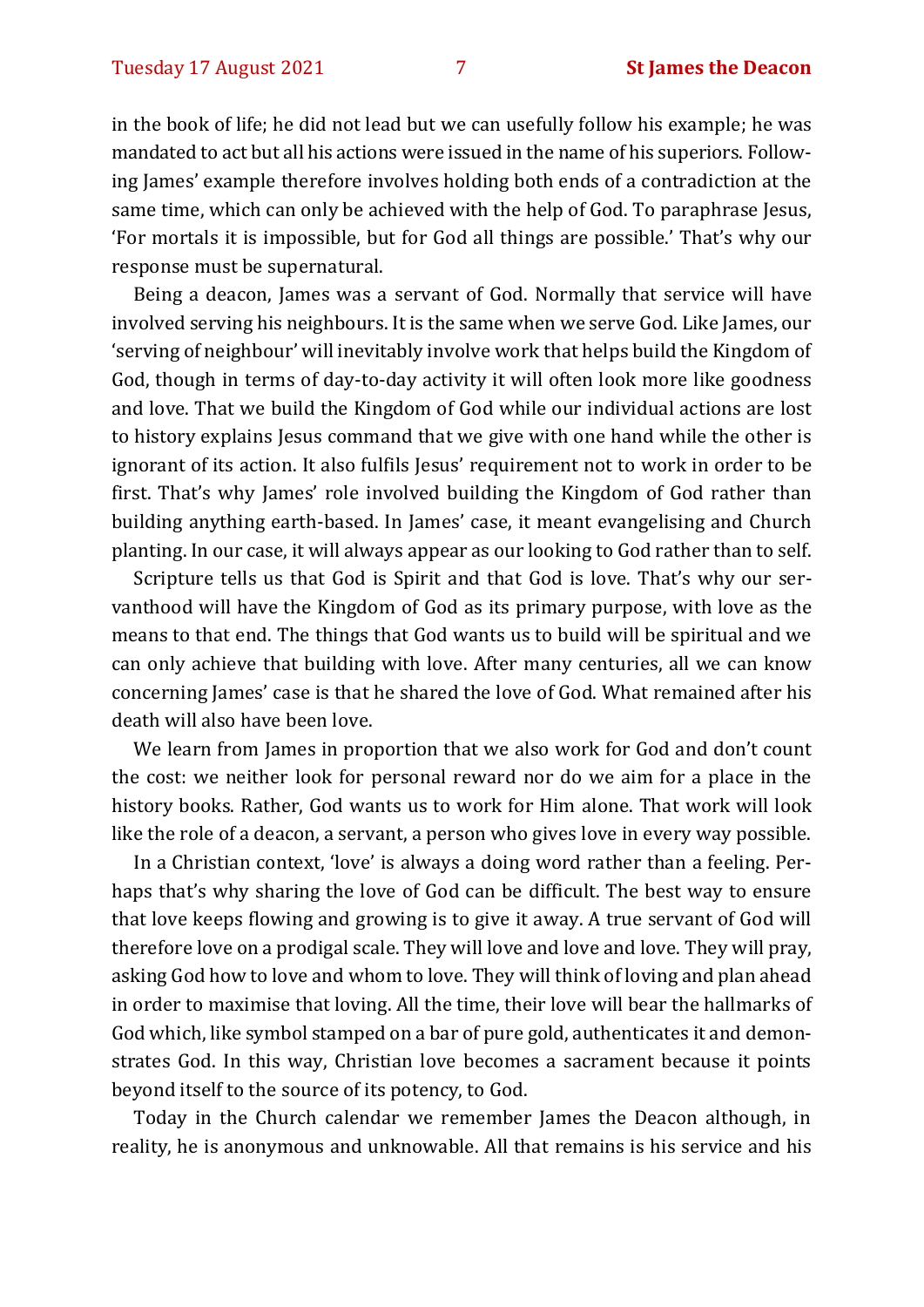love. God similarly calls us to be deacons, servants, of God. To hat end, he calls each of us to lives of service and extravagant love.

### **The Creed**

Do you believe and trust in God the Father, the source of all being and life, the one for whom we exist?

#### All **We believe and trust in him.**

Do you believe and trust in God the Son,

who took our human nature,

died for us and rose again?

#### All **We believe and trust in him.**

Do you believe and trust in God the Holy Spirit, who gives life to the people of God and makes Christ known in the world?

#### All **We believe and trust in him.**

This is the faith of the Church.

All **This is our faith. We believe and trust in one God, Father, Son and Holy Spirit. Amen.**

#### **Prayers of intercession**

'The fruit of the Spirit is love, joy, peace, forbearance, kindness, goodness, faithfulness' (Galatians 5:22). Fill us with your Spirit that we may love more and build your Kingdom here on earth as it is in Heaven.

Lord in your mercy

#### All **Hear our prayer.**

'Love is the doorway through which the human soul passes from selfishness to service.' Dear Lord, fill us with your love and help us to reveal you to all those who need you. To that end, empower our love.

Lord in your mercy

#### All **Hear our prayer.**

'For God did not give us a spirit of timidity but one of power, love, and self-discipline' (2 Timothy 1:7). Dear Lord, your Scripture tells us there is no fear in love. Take away any fear or impediment to serving you: help us to love you and our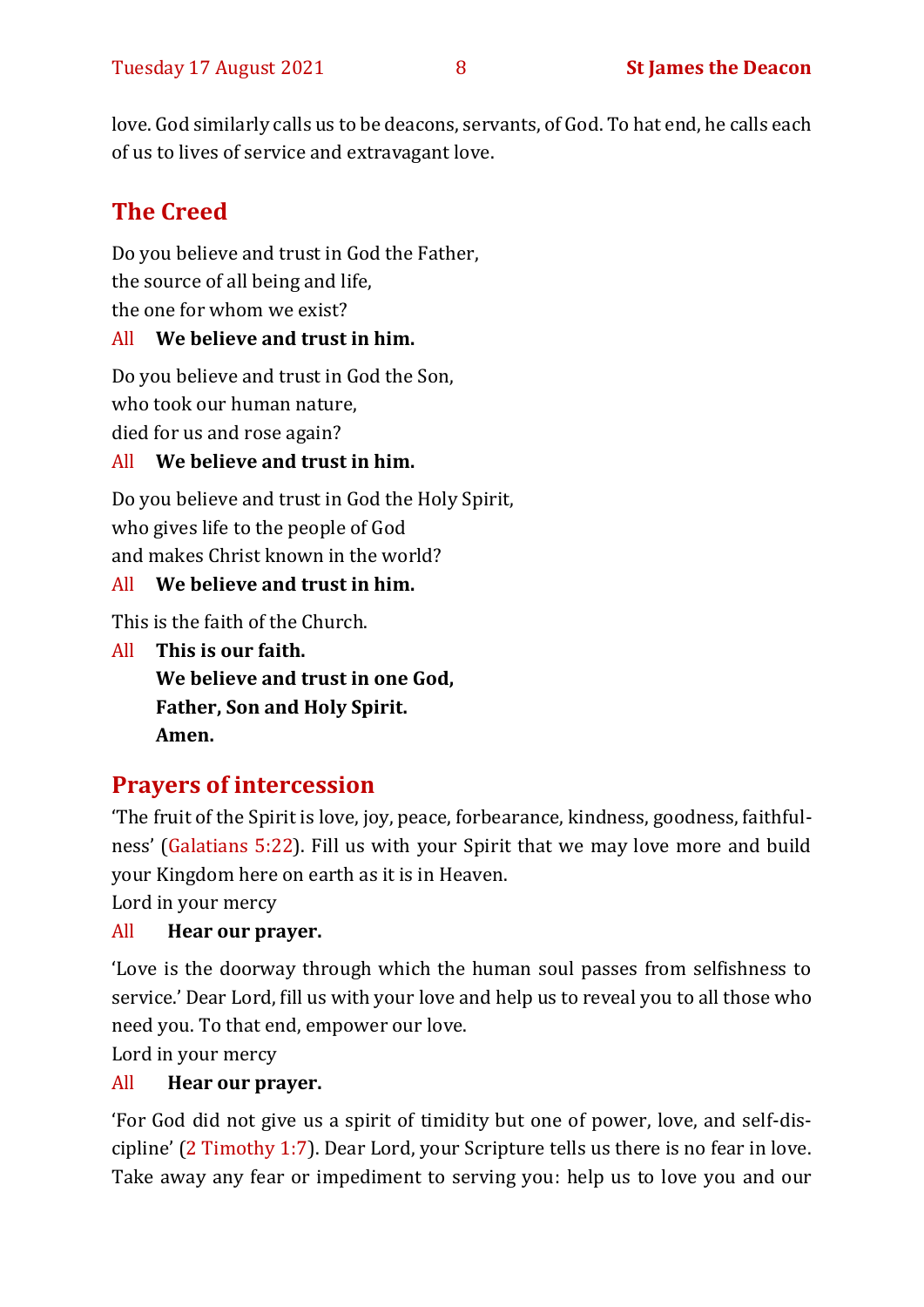neighbour to the uttermost.

Lord in your mercy

#### All **Hear our prayer.**

'The Lord your God is in your midst, a mighty warrior. He will exult over you with joy. He will be quiet in His love, He will rejoice over you with shouts of joy' (Zephaniah 3:17). Dear Lord, help our love to grow, develop, and transmute, so we can more fully experience you in your servanthood and glory.

Lord in your mercy

#### All **Hear our prayer.**

Merciful Father,

All **accept these prayers for the sake of your Son, our Saviour Jesus Christ. Amen.**

#### **The peace**

We are fellow-citizens with the saints and of the household of God, through Christ our Lord, who came and preached peace to those who were far off and those who were near.

The peace of the Lord be always with you,

All **And also with you.**

HYMN 3 **[Dear Lord and Father of mankind](https://www.youtube.com/watch?v=bsCLNuU6Td0)** (click on this link to hear the hymn)

The liturgy of the Communion Service appears below

# The Dismissal

May Christ who makes saints of sinners, who has transformed those we remember today, raise and strengthen you that you may transform the world; and the blessing of God the Almighty: Father, Son, and Holy Spirit, be with you now and remain with you always.

#### All **Amen.**

#### HYMN 4 **[Father, we adore you](https://youtu.be/8z456REiRO4)** (please click on this link to hear the hymn)

Go in peace to love and serve the Lord.

All **In the name of Christ. Amen.**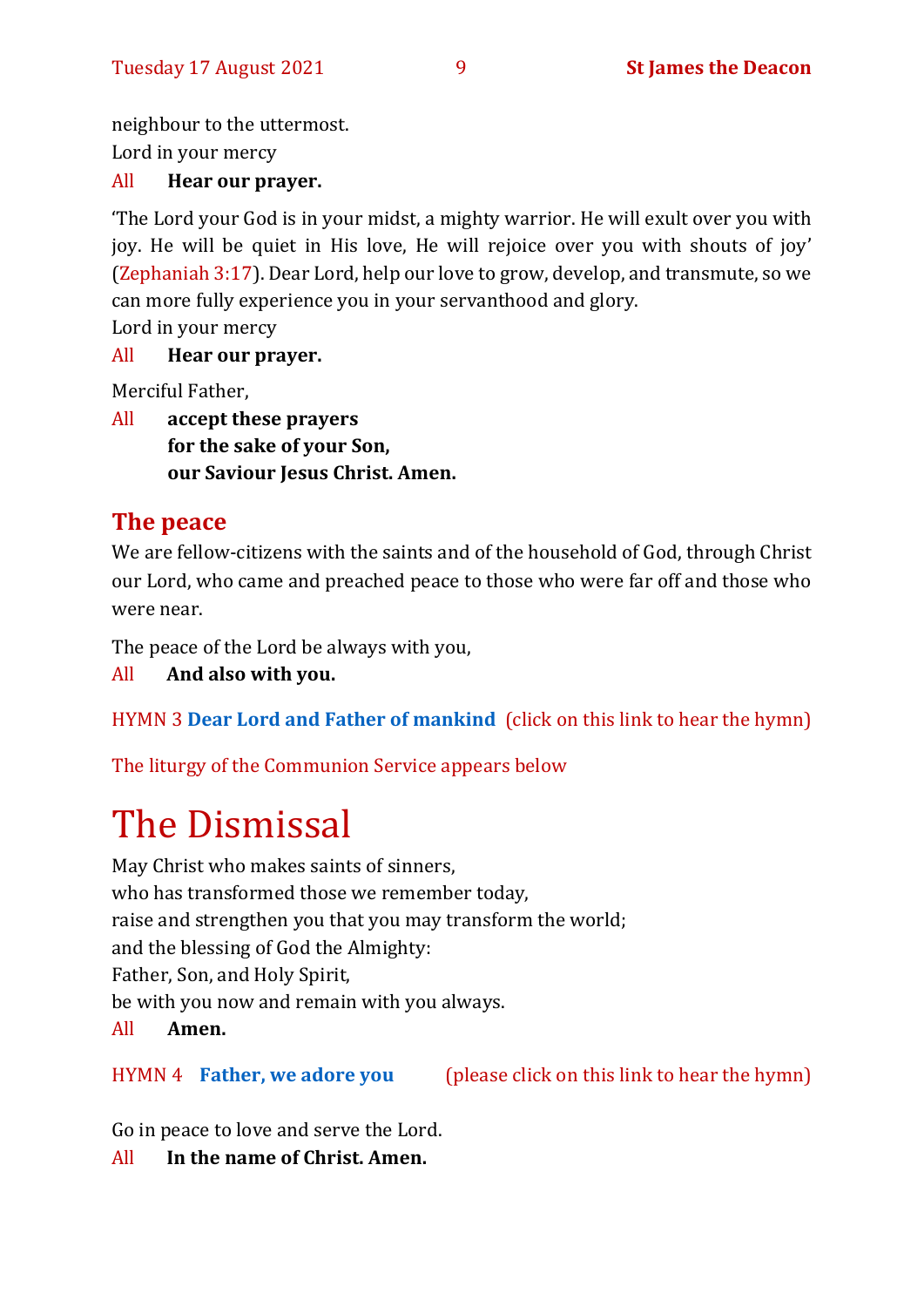## The Liturgy of the Sacrament

#### Eucharistic Prayer (prayer E)

The Lord be with you

#### All **and also with you.**

Lift up your hearts.

#### All **We lift them to the Lord.**

Let us give thanks to the Lord our God.

#### All **It is right to give thanks and praise.**

It is indeed right, our duty and our joy, always and everywhere to give you thanks, holy Father, almighty and eternal God, through Jesus Christ our Lord. And now we give thanks, most gracious God, surrounded by a great cloud of witnesses and glorified in the assembly of your saints. The glorious company of apostles praise you. The noble fellowship of prophets praise you. The white-robed army of martyrs praise you. We, your holy Church, acclaim you. In communion with angels and archangels, and with all who served you on earth and worship you now in heaven, we raise our voice to proclaim your glory, for ever praising you and saying:

All **Holy, holy, holy Lord, God of power and might, heaven and earth are full of your glory. Hosanna in the highest. Blessed is he who comes in the name of the Lord. Hosanna in the highest.**

We praise and bless you, loving Father, through Jesus Christ, our Lord; and as we obey his command, send your Holy Spirit, that broken bread and wine outpoured may be for us the body and blood of your dear Son.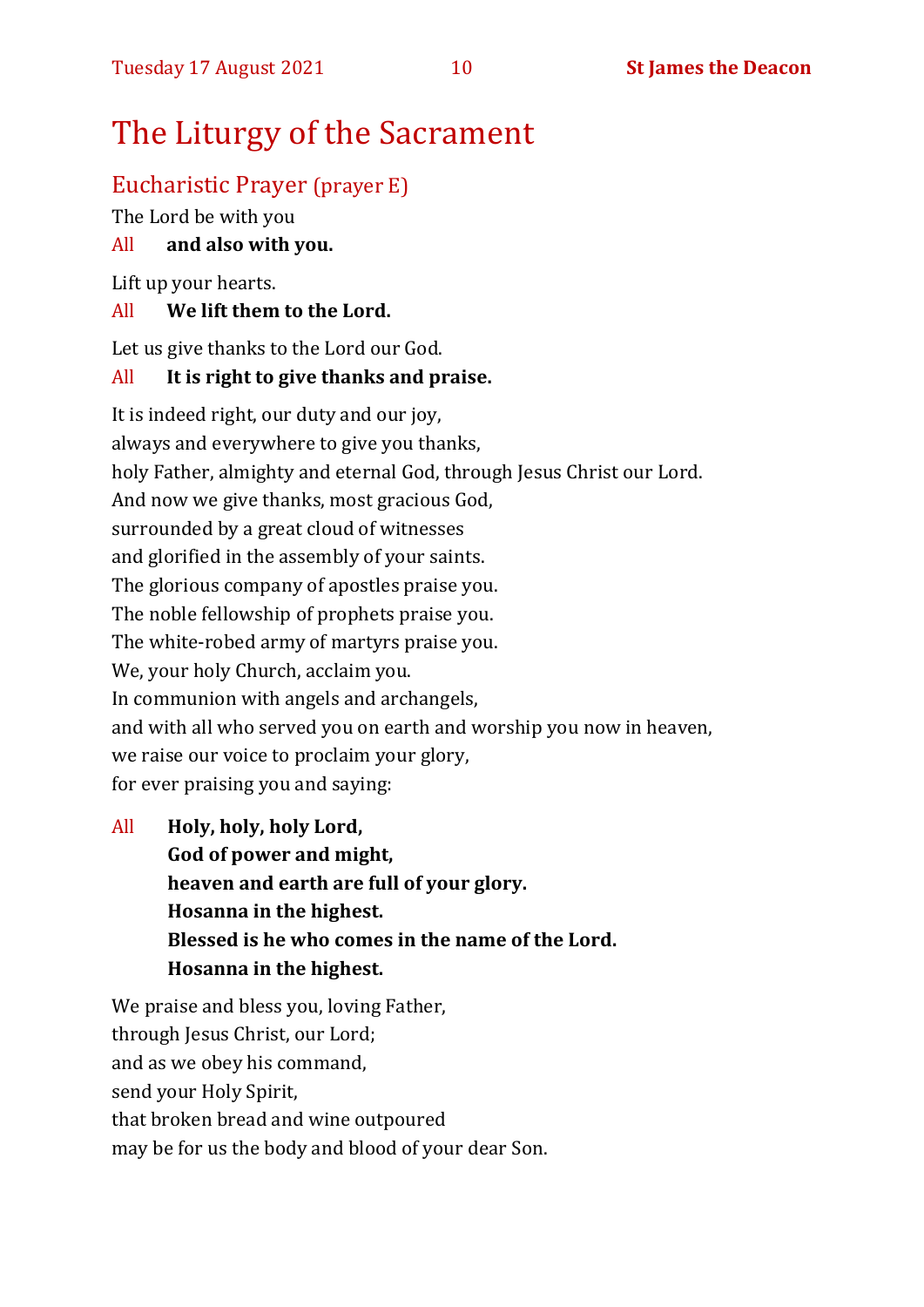On the night before he died he had supper with his friends and, taking bread, he praised you. He broke the bread, gave it to them and said: Take, eat; this is my body which is given for you; do this in remembrance of me.

When supper was ended he took the cup of wine. Again he praised you, gave it to them and said: Drink this, all of you; this is my blood of the new covenant, which is shed for you and for many for the forgiveness of sins. Do this, as often as you drink it, in remembrance of me.

So, Father, we remember all that Jesus did, in him we plead with confidence his sacrifice made once for all upon the cross.

Bringing before you the bread of life and cup of salvation, we proclaim his death and resurrection until he comes in glory.

Great is the mystery of faith:

All **Christ has died. Christ is risen. Christ will come again.**

Lord of all life, help us to work together for that day when your kingdom comes and justice and mercy will be seen in all the earth.

Look with favour on your people, gather us in your loving arms and bring us with James and all the saints to feast at your table in heaven.

Through Christ, and with Christ, and in Christ, in the unity of the Holy Spirit, all honour and glory are yours, O loving Father, for ever and ever.

All **Amen.**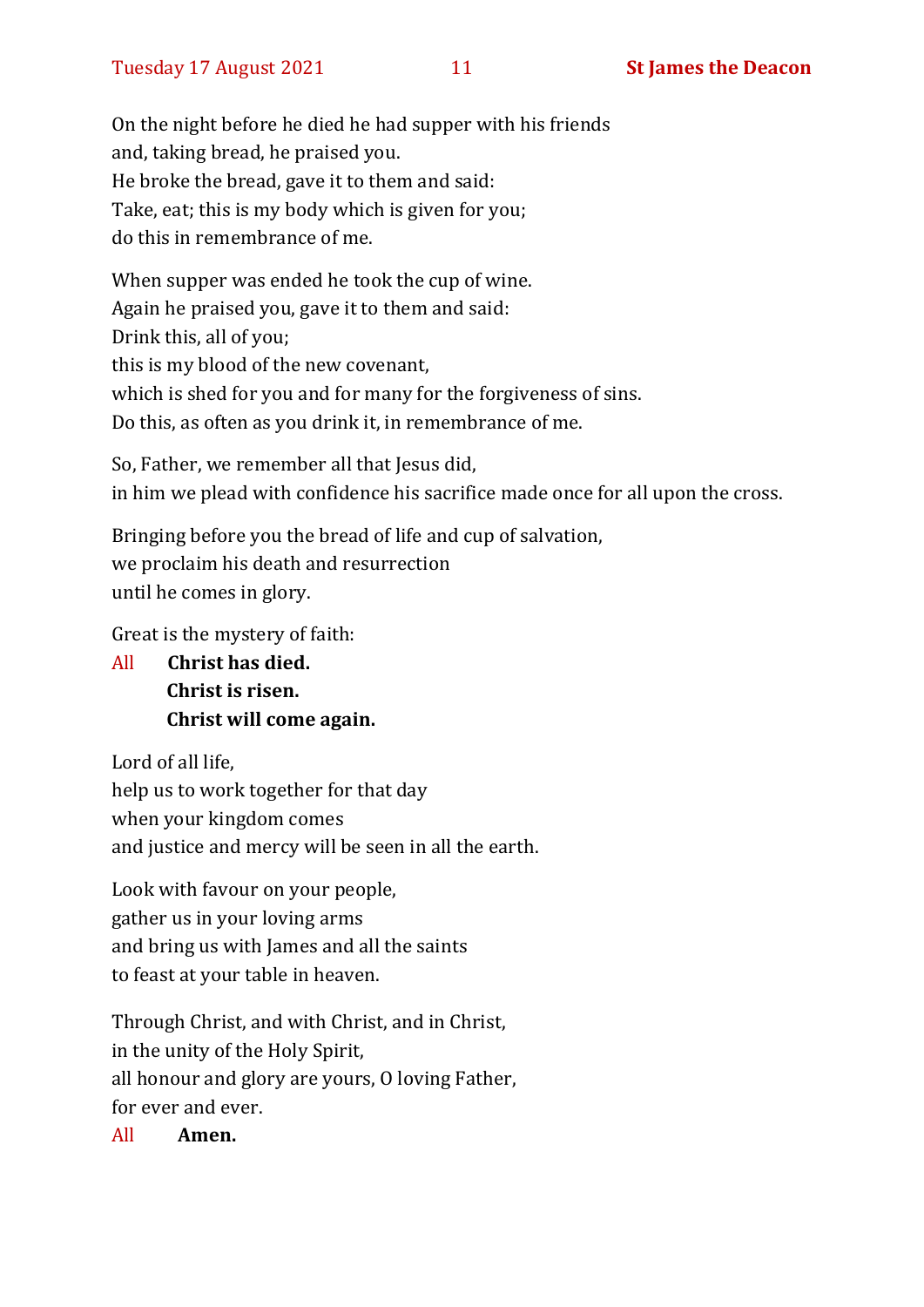#### The Lord's Prayer

As our Saviour taught us, so we pray

All **Our Father in heaven, hallowed be your name, your kingdom come, your will be done, on earth as in heaven. Give us today our daily bread. Forgive us our sins as we forgive those who sin against us. Lead us not into temptation but deliver us from evil. For the kingdom, the power,** 

**and the glory are yours now and for ever. Amen.**

#### Breaking of the Bread

We break this bread to share in the body of Christ.

- All **Though we are many, we are one body, because we all share in one bread.**
- All **Lamb of God,**

**you take away the sin of the world, have mercy on us.**

**Lamb of God, you take away the sin of the world, have mercy on us.**

**Lamb of God, you take away the sin of the world, grant us peace.**

Draw near with faith. Receive the body of our Lord Jesus Christ which he gave for you, and his blood which he shed for you. Eat and drink in remembrance that he died for you, and feed on him in your hearts by faith with thanksgiving.